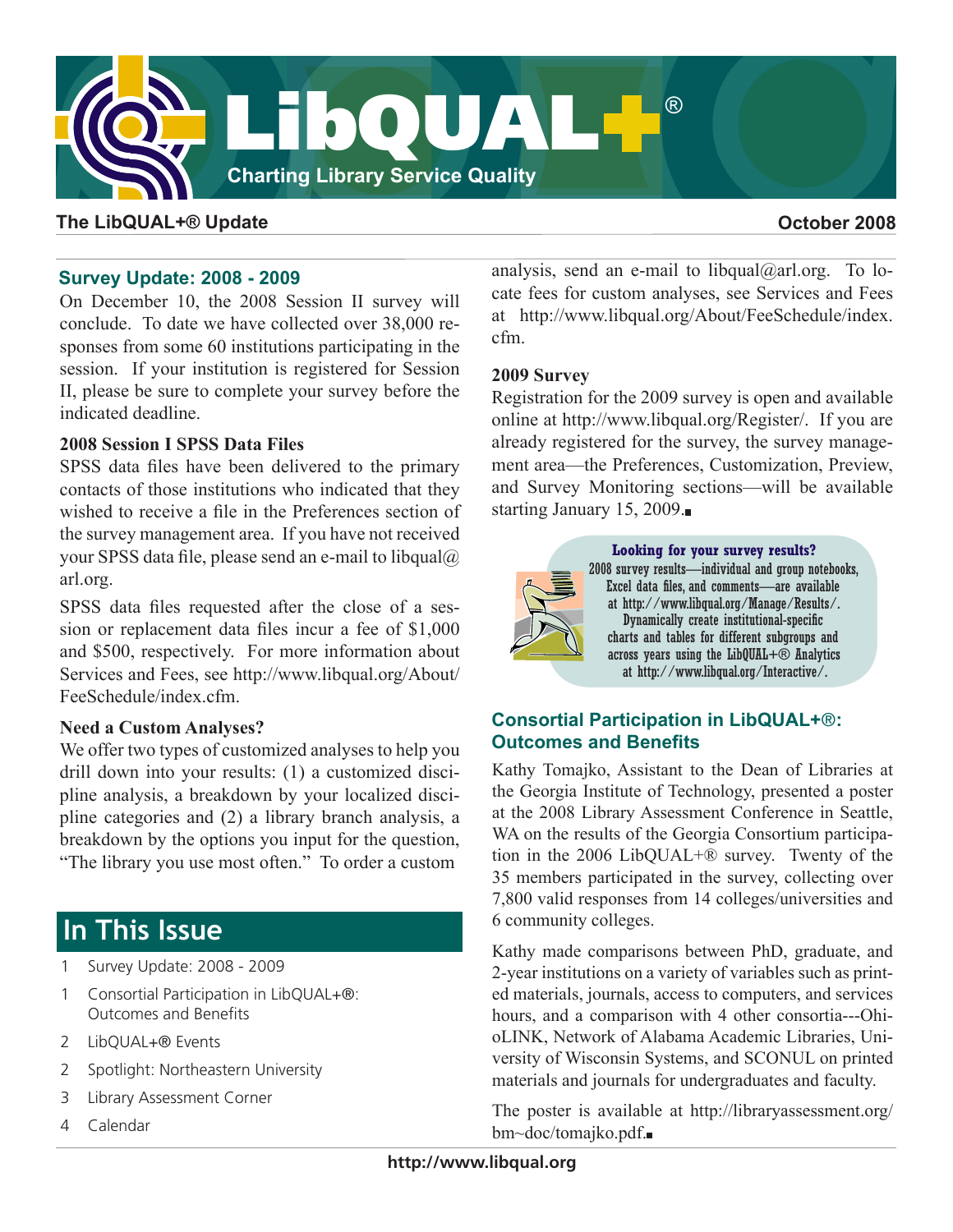# **Events**

#### **Web Development with XML: Design and Applications, January 5-9, 2009, Chapel Hill, NC**

This five-day workshop will explore XML with a specific focus on fundamentals of design, markup, and use. Participants will use XML and related technologies in the creation of a prototype digital publication. In addition, the University of North Carolina at Chapel Hill Libraries will host a reception and tour of their new Carolina Digital Library and Archive. Register by December 1, 2008.

For more information or to register for this event, see [http://www.arl.org/news/pr/web-xml-14aug08.shtm](http://www.arl.org/news/pr/web-xml-14aug08.shtml)l.

### **LibQUAL+® at the 2009 ALA Midwinter Meeting**

The following training sessions will be offered in conjunction with the 2009 ALA Midwinter Meeting on January 26 in Denver, CO:

#### ■ **Survey Introduction, 8:30am-10am**

Session will provide information about the project's development and origins, and practical information for getting started with the survey. [*Session recommended for all first-time survey administrators.]*

■ **Survey Administration, 10:30am-1:30pm**

Session will provide practical information for administering the survey, including: goals setting, marketing the survey, creating assessment teams/groups, navigating the online system, etc. [*Session recommended for both first-time and repeat survey administrators.*]

#### ■ **Survey Results, 2:00pm-4:30pm**

Session will provide an overview of the latest survey iteration, report the latest research, demonstrate best practices using survey results, and engage participants in interpreting institutional results. [*Session aimed at survey administrators who participated in the survey in the past.*]

**Questions about the survey?** Visit us at Booth #2152 for individual consultations in the Colorado Convention Center on January 24-25 from 10am-3:30pm.

For information about or to register for these events, see [http://www.libqual.org/Events/](http://old.libqual.org/Events/index.cfm).

# **We Value Your Feedback!**

Please remember to fill out your Post Hoc & Evaluation Questionnaires once you close your survey. We use this information to gain insight on how to better serve you. The questionnaires are available **AFTER** you close your survey

in the Survey Management Area at [http://www.libqual.org/Manage/](http://old.libqual.org/Manage/Survey/index.cfm) [Survey/index.cf](http://old.libqual.org/Manage/Survey/index.cfm)m.



S P O T L Northeastern University found a creative way to communicate with their stakeholders through a project called the "Great Wall of LibQUAL+®." The Wall was created by posting a department-specific radar chart for each academic department that showed the gaps between respondents' minimum acceptable, desired and perceived levels of service for each LibQUAL+® dimension and question, gap summaries in tabular form, aggregate demographic data on respondents affiliated with that particular department, and respondents' comments (including demographic data). The large array of data was prominently displayed along two long walls in the selectors' home department.

- I The author of the project, Elizabeth Habich, Administrative Operations Manager, states that "placing
- G the wall where department liaisons would normally pass it several times a day, made it easy to glance
- H at and hard to ignore (important in an organization where the culture of assessment is still very young).
- T By including the radar chart, bar chart, numeric values, and comments for each discipline, I wanted to make information available to colleagues who preferred various presentation styles. The extent of the
- O material provoked some humorous comments, but colleagues did begin to reference
- N LibQUAL+® comments in their selection decisions!"

 $L \quad I \quad B \quad R \quad A \quad R \quad I \quad E \quad S$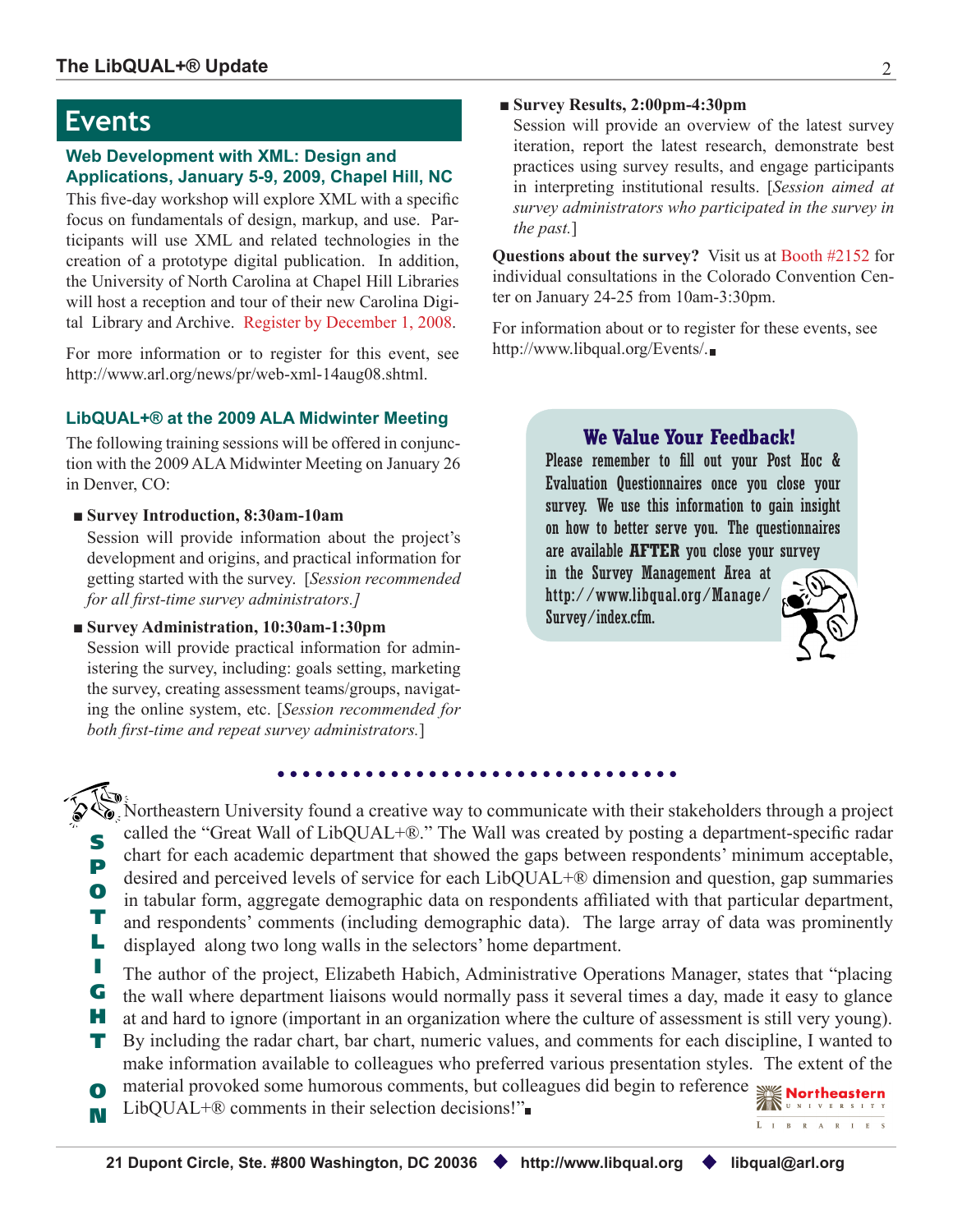# **Library Assessment Corner**

# **Plans for the Fall 2010 Library Assessment Conference Underway**

ARL, the University of Virginia, and the University of Washington are planning the next Library Assessment Conference, scheduled for fall 2010 in the Washington, DC area. The 2008 conference, held at the University of Washington, Seattle, WA offered more than 65 papers and panels and had more than 375 registrants. Details about the upcoming conference will be available at <http://www.libraryassessment.org/> in the coming months.

# **LibQUAL+**® **Publications: Papers, Posters, and Presentations**

The noted publications are available online at [http://www.](http://old.libqual.org/Publications/index.cfm) [libqual.org/Publications/index.cf](http://old.libqual.org/Publications/index.cfm)m.

**Academic Library Evaluation as a Measure of Institutional Quality Assessment, presented at the 17th Greek Academic Libraries Conference, Ioannina, Greece, September 24-25, 2008**:

- *Comparisons of Library Users Expectations and Perceptions Across North American, European, African, Asian, and Australian Libraries*, Martha Kyrillidou, Colleen Cook, & Bruce Thompson
- *Practical Lessons Drawn from Ten Years of Library Service Quality in a Research Library*, Colleen Cook.
- *Score Norms*, Bruce Thompson, Colleen Cook, & Martha Kyrillidou
- *Using National and International Score Norms as a Library Service Quality Benchmarking Tool*, Bruce Thompson

**The following LibQUAL+® related presentations and posters are from the 2008 Library Assessment Conference held in August at the University of Washington, Seattle, WA:** 

- *Analyzing LibQUAL*+<sup>®</sup> *Comments Using Excel: An Acces sible Tool for Engaging Discussion and Action*, Elizabeth Habich
- *Are They Really That Different?: Identifying Needs and Priorities Across User Groups and Disciplines at the University of Notre Dame through LibQUAL+® Comments*, Sherrie Jones & Jessica Kayongo
- *Benchmarking on a National Scale: The 2007 LibQUAL*+<sup>®</sup> *Canada Experience*, Sam Kalb
- *Consortial Participation in LibQUAL*+<sup>®</sup>: *Outcomes and Benefits*, Kathy Tomajko [Poster]
- *Diving into Assessment: LibQUAL*+<sup>®</sup> *as a Springboard*, Lorelei Harris, Leona Jacobs, & Donna Seyed-Mahmoud [Poster]
- *Evaluating the Evaluators: Library Assessment in South African Academic Libraries*, Annette van Vuren [Poster]
- *Examining the Overlooked: Comments from Incomplete 2007 LibQUAL+® Survey Responses*, Gordon Fretwell
- *Getting Started: Applying Atlas.ti and NESSTAR to the LibQUAL+® Results at UBC Library*, Margaret Friesen
- *LibOUAL*+<sup>®</sup> @ *Pao Yue-kong Library: Gaining Stakehold ers' Support through Benchmarking*, Winnie Yuen Ming Chim [Poster]
- *Does Size Matter? The Effect of Resource Base Size on Faculty Service Quality Perceptions in Academic Libraries*, Damon Jaggars, Fred Heath, & Shana Smith
- *LibQUAL*+<sup>®</sup> and the Evolution of "*Library as Place*" at *Radford University, 2001-2007*, Eric Ackermann
- *LibQUAL*+® *Lite: A New Model for Conducting Service Quality Assessments that Both Minimizes Demands on Users and Maximizes Response Rates*, Bruce Thompson, Martha Kyrillidou, & Colleen Cook
- *Using LibQUAL*+® to *Inform and Assess Strategic Plan ning*, Barbara Cockrell & Bradford Dennis [Poster]
- *Using the Adequacy and Superiority Scales and Scores to Gain Insight and Understanding of LibQUAL+® Results*, Ron Ward & Alan Gale [Poster]
- *Measuring the Impact of Network Electronic Resources: Developing Assessment Infrastructure for Libraries, States, and Other Types of Consortia*, Terry Plum, Brinley Franklin, Martha Kyrillidou, Gary Roebuck, Raynna Bowlby, MaShana Davis, & Kristina Justh

**LibQUAL+® Basics, and An Introduction to LibQUAL+® Lite, 3rd Lodz Library in Conference: Role of Libraries in Learning and Research, University of Lodz, Lodz, Poland, June 25-27, 2008**, presented by Bruce Thompson

#### **LibQUAL+® and Beyond: Using Results Effectively, University of York, Heslington, York, UK, June 23, 2008**:

- *Effective, Sustainable, and Practical Library Assessment*, Steve Hiller
- *LibQUAL*+® and *Beyond: Using Results Effectively*, Darien Rossiter
- *Metrics that Matter: Performance Measures and the Balanced Scorecard*, Jim Self
- *LibQUAL*+<sup>®</sup> and *Beyond: Using Results Effectively*, Martha Kyrillidou

#### **Martha Kyrillidou & Colleen Cook. "The Evolution of Measurement and Evaluation of Libraries: A Perspective from the Association of Research Libraries," Library Trends 56(4) (Spring 2008): 888-909.**

Through this article, the authors review the evolution of measurement and evaluation in libraries from the perspective of three important figures who have shaped the history of library assessment activities: James Gerould, a library administrator; F. Wildfred

*Continued on p.4*